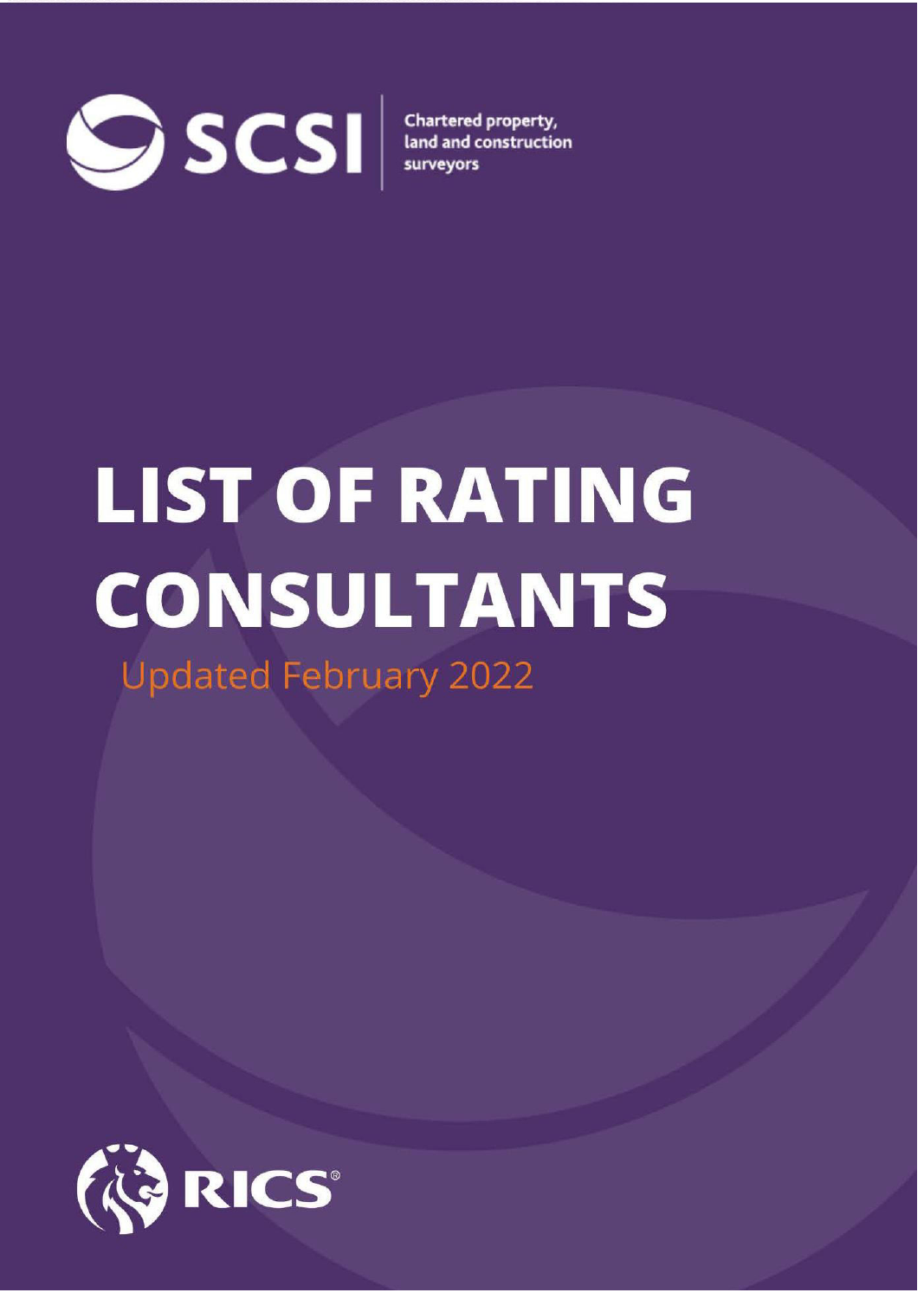

## **LIST OF RATING CONSULTANTS**

**Select by clicking on the region** 

**[Nationwide](#page-2-0)  [Leinster](#page-15-0)  [Munster](#page-16-0)  [Ulster](#page-2-0)  [Connaught](#page-16-0)**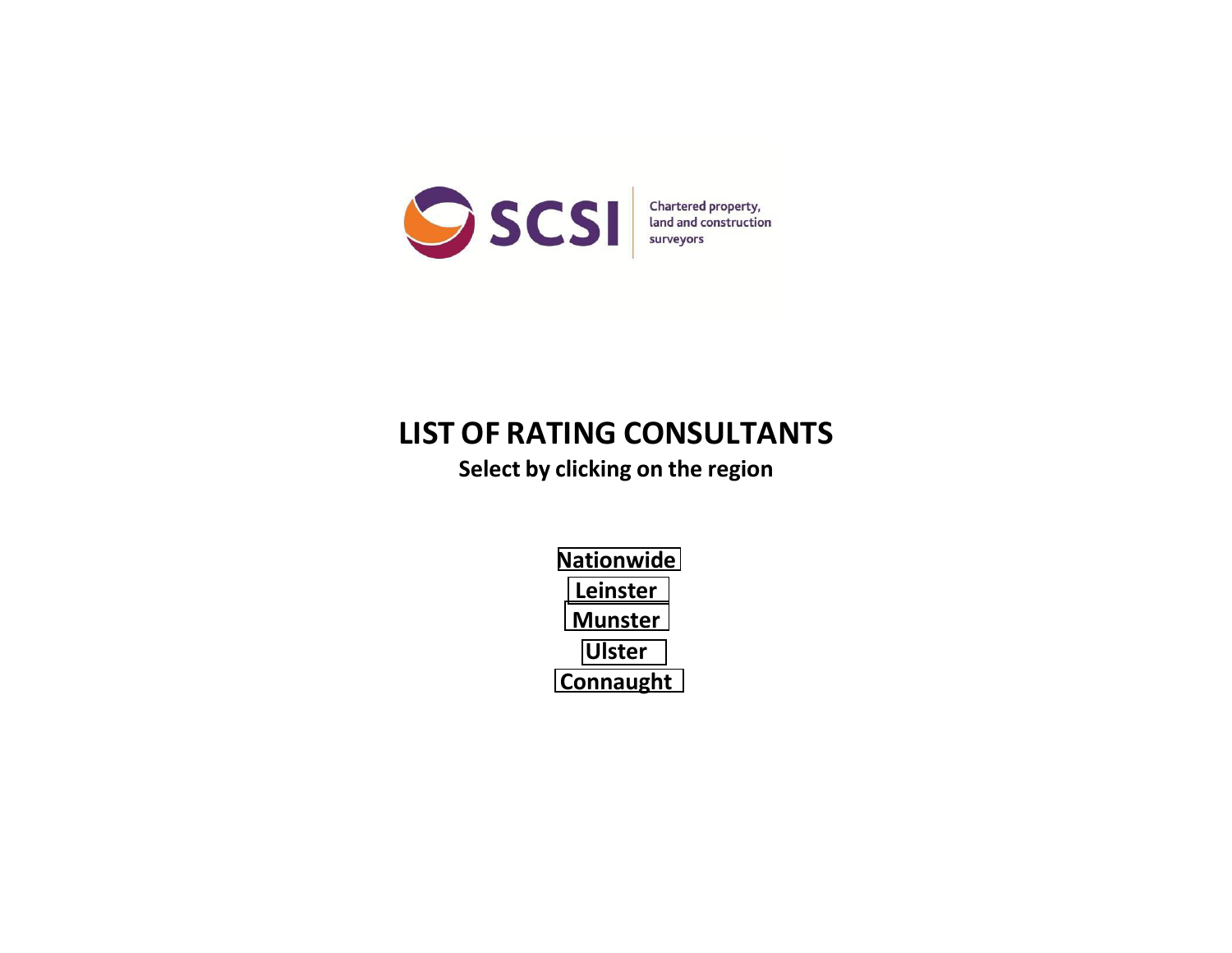#### <span id="page-2-0"></span>**Nationwide**

**Name**

#### **Adrian Power-Kelly**

Power-Kelly and Company, Mespil Business Centre, Sussex Road, Dublin 4, D04 T4A6. Phone: +353 1 2314643 Email: [info@powerkelly.com](mailto:info@powerkelly.com)

#### **Andrew Carberry**

Power Property 17A Mardyke Street, Athlone, Co. Westmeath, N37 WE88T

Phone: +353 90 6489000 Email: [andrew@ppg.ie](mailto:andrew@ppg.ie)

#### **Brian Bagnall**

Bagnall Doyle MacMahon, 29 Dawson Street, Dublin 2, Ireland

Tel: +353 01 679 5265 E: [info@bdmproperty.ie](mailto:info@bdmproperty.ie)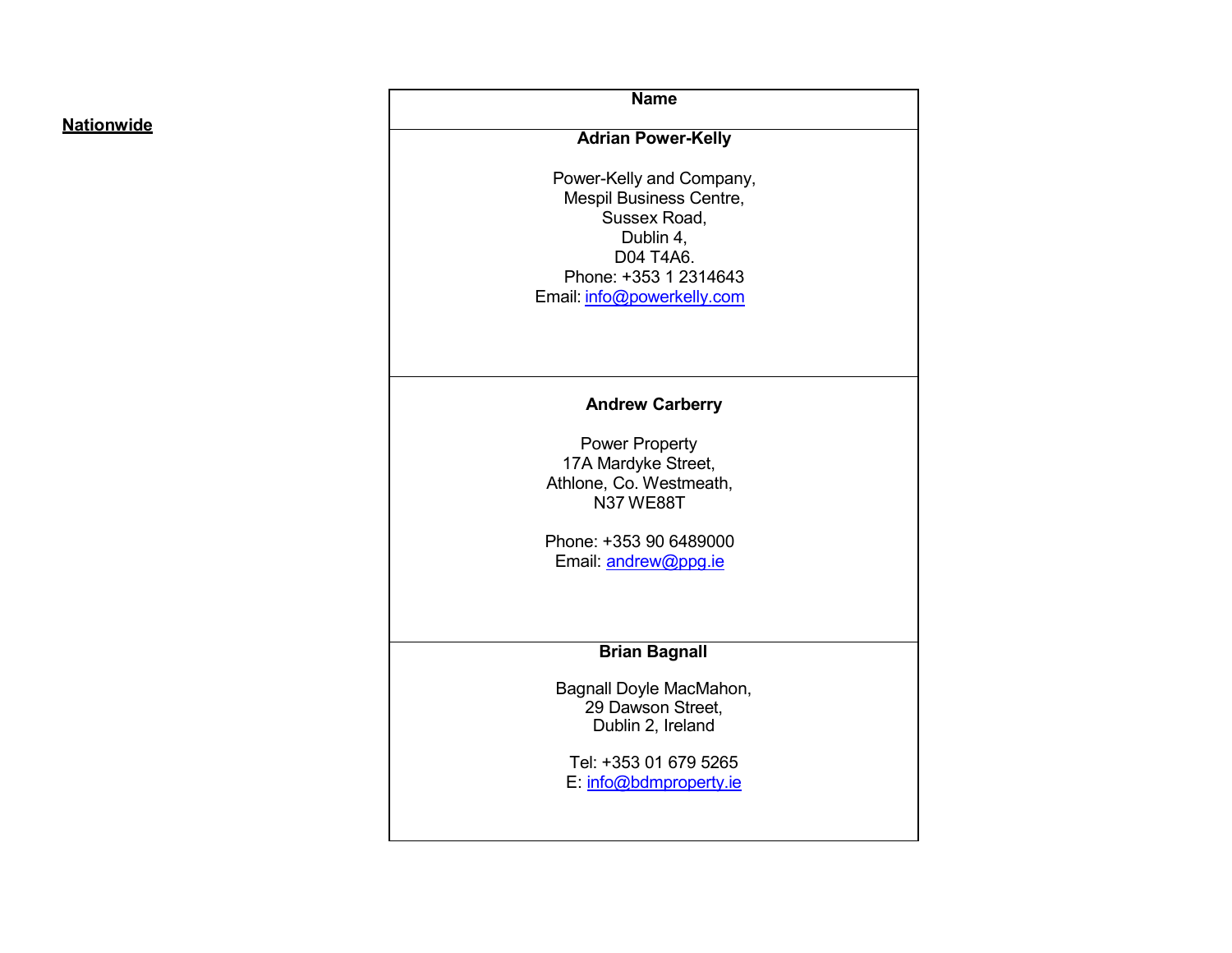#### **Conor O'Cleirigh**

Conor Ó Cléirigh & Company Chartered Valuation Surveyors, 106 Lower Baggot Street, Dublin 2. D02 PY02.

Tel: 01-8096030, 01-8942573 Email: [info@ocleirighco.ie](mailto:info@ocleirighco.ie) 

#### **Darac O'Neill**

O'Neill & Co. Chartered Surveyors & Auctioneers, Trident House, Naas, Co. Kildare

> Phone: 045 856604 Email: [info@oneillandco.ie](mailto:info@oneillandco.ie)

#### **David/ Eamonn Halpin**

Eamonn Halpin & Co. Coolbracken House 7C Church Terrace Bray Co. Wicklow

Phone: (01) 2866244 Fax: (01) 2042724

Email: [eamonnhalpinandco@gmail.com](mailto:eamonnhalpinandco@gmail.com)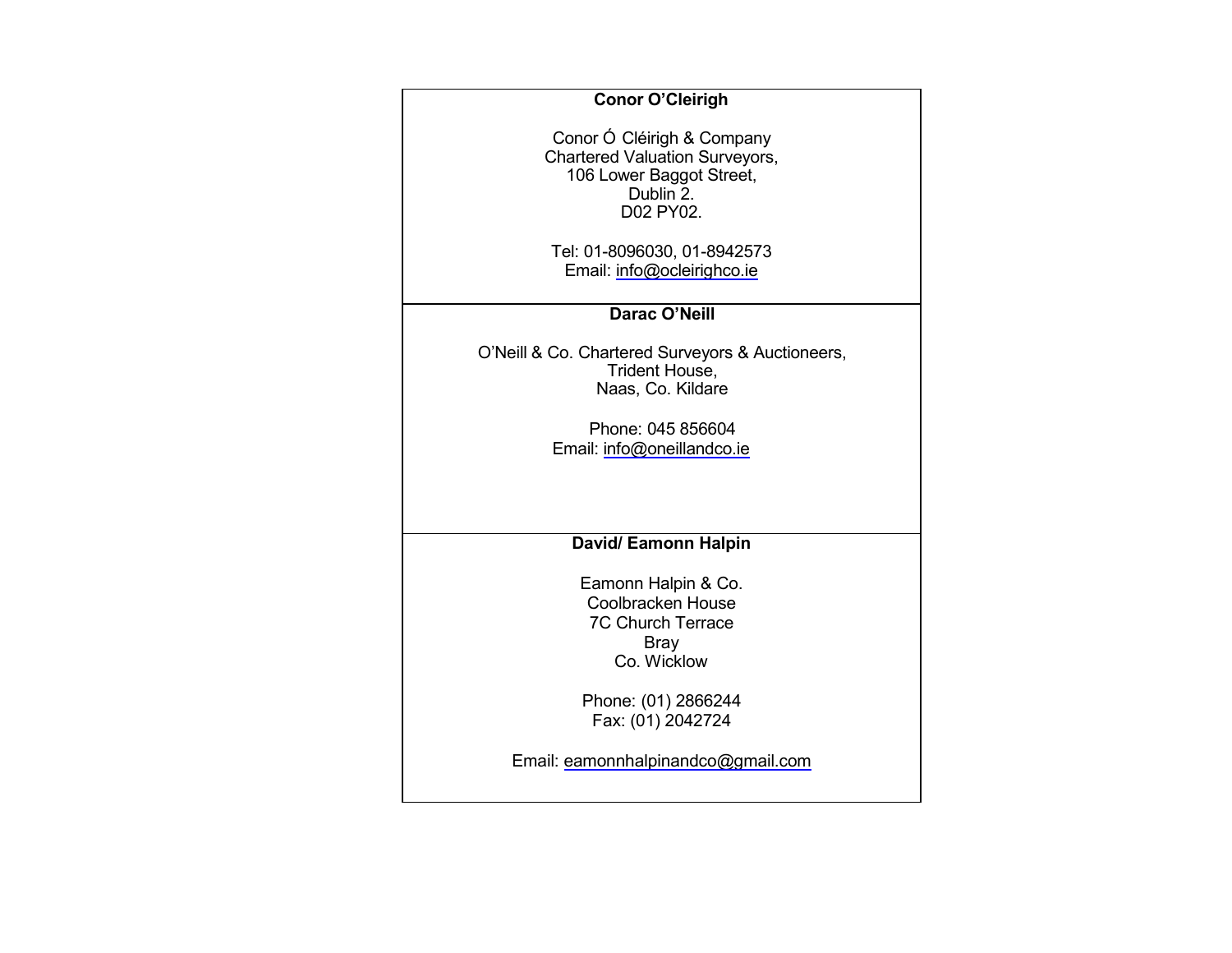#### **Desmond Bryne**

Bannon Hambleden House, 19-26 Pembroke Street Lower, Dublin 2 Ireland

[E:dbyrne@bannon.ie](mailto:dbyrne@bannon.ie) 

**Donal O'Donoghue**

OMK Property Advisors & Rating Consultants Tennant Hall Christchurch, Rathgar Dublin 6 Phone: 01 497 6645 / 087 2462069 Email: [donal@omk.ie](mailto:donal@omk.ie)  Web: [www.omk.ie](http://www.omk.ie/) 

#### **Emmet Page**

Colliers International Hambleden House, 19-26 Pembroke Street Lower, Dublin 2 Ireland

Phone: 01 633 3700

E: [Emmett.Page@colliers.com](mailto:Emmett.Page@colliers.com)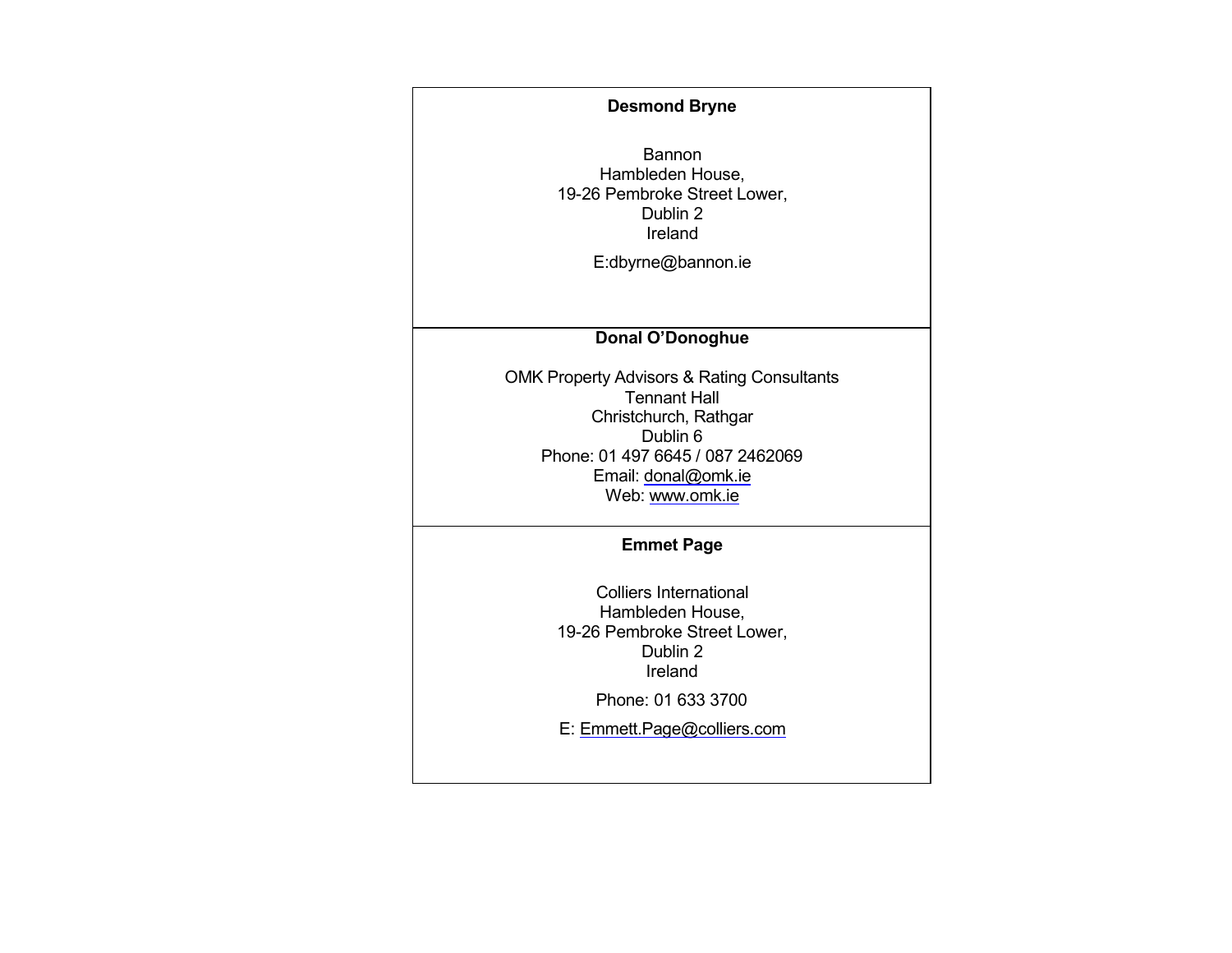#### **Eoin O'Toole**

Quinn Agnew, 20 Clanwilliam Square, Grand Canal Quay, Dublin 2 D02 CV05

Tel: 01 662 3113 | PSRA: 003454

E: [eotoole@quinnagnew.ie](mailto:eotoole@quinnagnew.ie) 

#### **Fionnuala O'Buachalla**

JLL , Styne House, Hatch Street Upper, D2 Phone: +353 (0)86 299 8690 Email: [Fionnuala.OBuachalla@eu.jll.com](mailto:Fionnuala.OBuachalla@eu.jll.com) 

#### **Frank O'Connor**

41 Hollybrook Road Clontarf Dublin 3

[frank@rateablevaluations.ie](mailto:frank@rateablevaluations.ie)  [www.rateablevaluations.ie](http://www.rateablevaluations.ie/) 

> 087 6858984 01 535 6437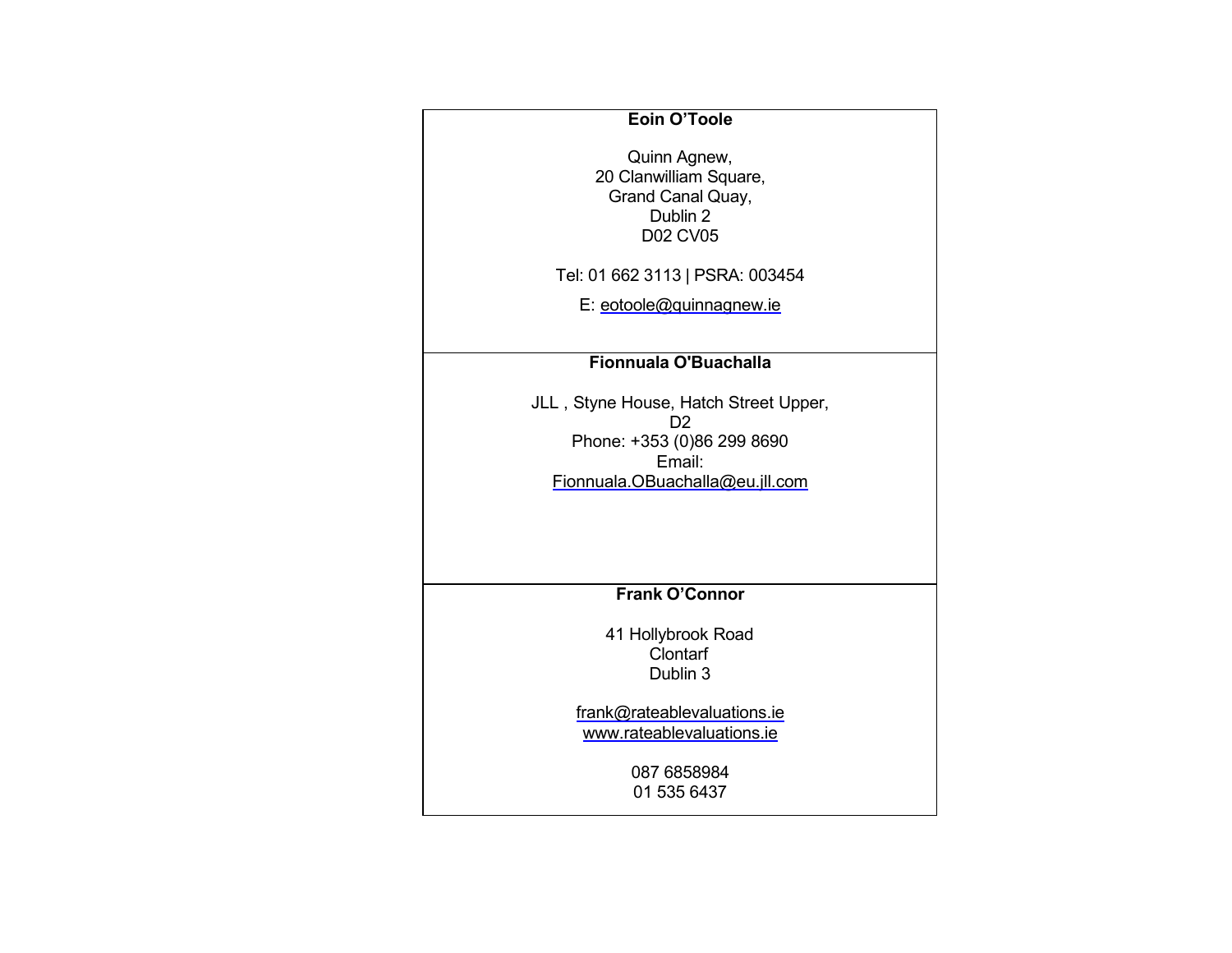#### **Ian Given**

TWM Property, 4/5 Dawson Street, 3rd Floor, Dublin 2, D02 FH72

T: + 353 (0) 1 611 0325

E: [ian@twmproperty.ie](mailto:ian@twmproperty.ie) 

#### **James Farrelly**

Colliers International Hambleden House, 19-26 Pembroke Street Lower, Dublin 2

Phone: 01 633 3700 E: [James.Farrelly@colliers.com](mailto:James.Farrelly@colliers.com) 

#### **John Algar**

Avison Young, 86 Merrion Square, D2

Phone: +353 1 676 2711

E: [john.algar@avisonyoung.com](mailto:john.algar@avisonyoung.com)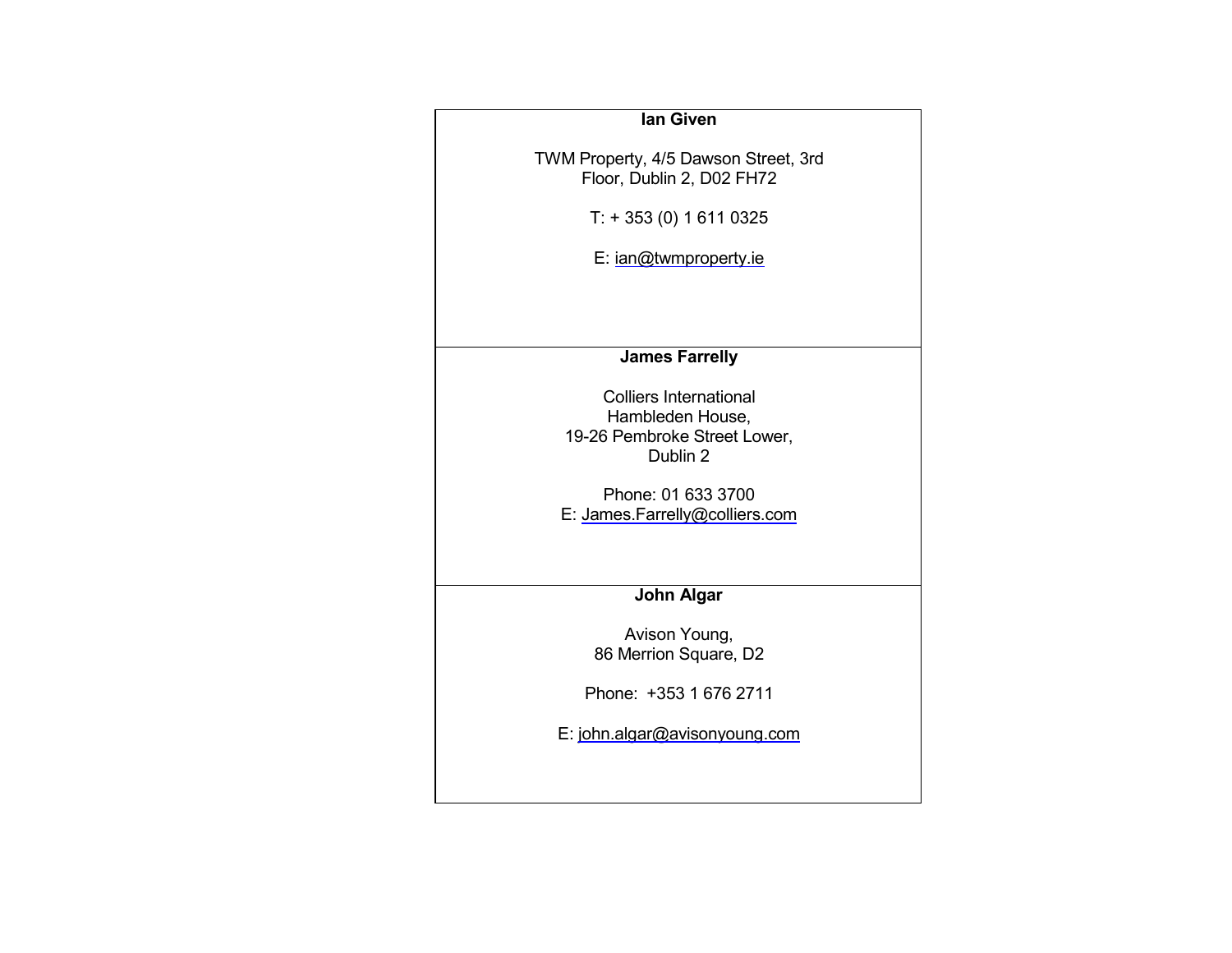| John C. Elliot                                                |
|---------------------------------------------------------------|
| Elliott & FitzGerald<br>11 Lower Pembroke Street,<br>Dublin 2 |
| E: john@elfitz.ie                                             |
| Phone: 01 661 4403                                            |
| <b>John Kenneally</b>                                         |
| Kenneally Property<br>17 Dame Court<br>Dublin 2               |
| Ph: 01 535 3718                                               |
| E: info@kenneally.ie                                          |
|                                                               |
| <b>John Stewart</b>                                           |
| <b>Steward Chartered Surveyors Ltd</b>                        |
| 26/7 Upper Pembroke St, D2,                                   |
| D02X361                                                       |
| E: john@stewartsurveyors.ie                                   |
|                                                               |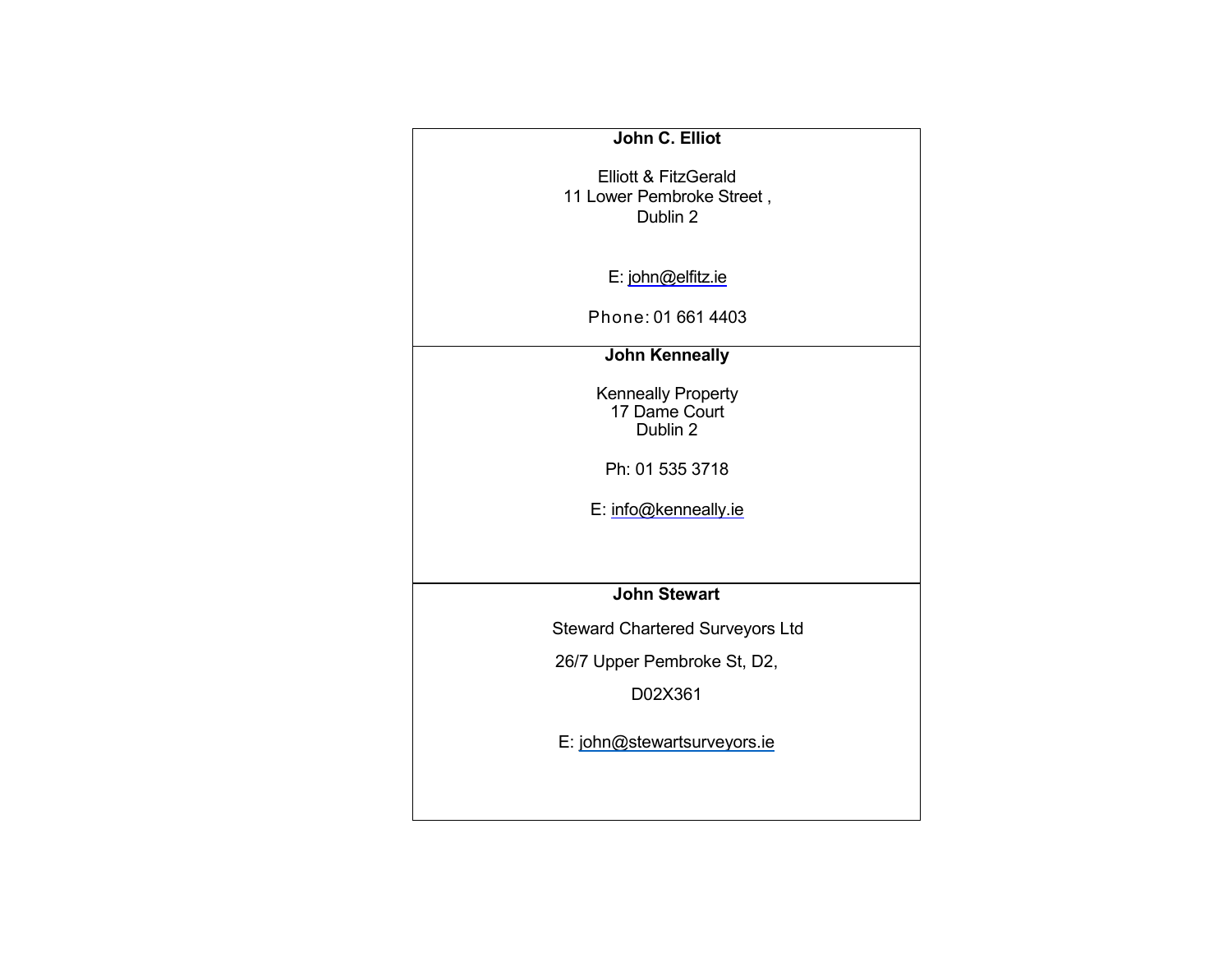| <b>Kate Curran</b>                       |
|------------------------------------------|
| Moynihan Curran Chartered Surveyors      |
| 32 Parnell Street, Clonmel,              |
| Co Tipperary                             |
| P: +353 52 612 1750                      |
| M: +353 86 3848272                       |
| <b>E:</b> kate@moynihancurran.com        |
| W: www.moynihancurran.com                |
|                                          |
| <b>Liam Cahill MSCSI MRICS</b>           |
| 102 St. Helens Road, Booterstown         |
| Co Dublin                                |
|                                          |
| Phone: 087 687 6004                      |
| Email: liam.cahill102@gmail.com          |
|                                          |
|                                          |
| <b>Manus Agnew</b>                       |
|                                          |
| <b>Quinn Agnew Property Consultants,</b> |
| 20 Clanwilliam Square,                   |
| Grand Canal Quay,                        |
| <b>D02 CV05</b>                          |
| Phone: 01 662 3113                       |
| Email: magnew@quinnagnew.ie              |
|                                          |
|                                          |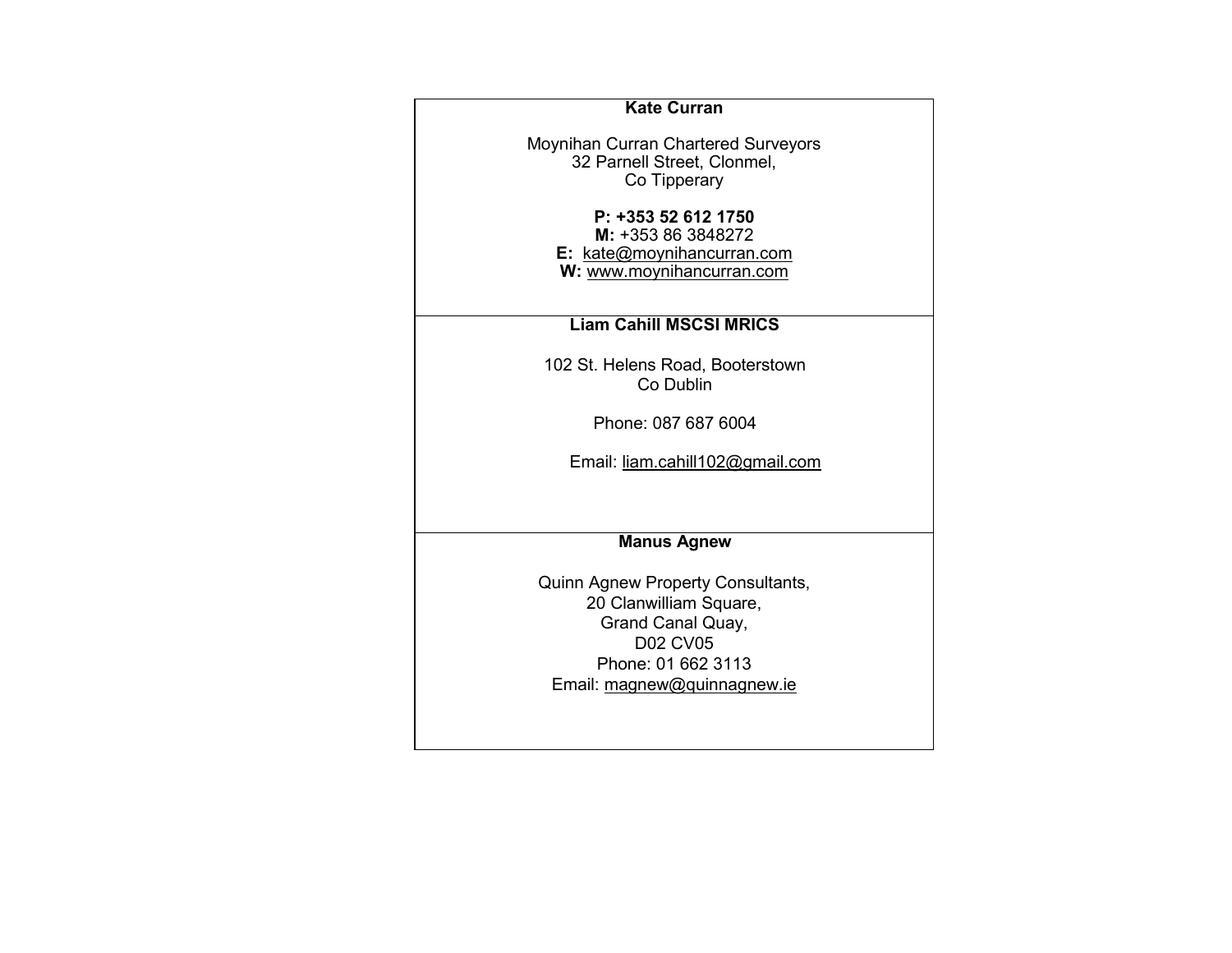| <b>Martin O'Donnell</b>                                                                                                                                                                             |
|-----------------------------------------------------------------------------------------------------------------------------------------------------------------------------------------------------|
| <b>CBRE Ireland Dublin Office</b><br>Connaught House, 3rd Floor, One Burlington<br>Road<br><b>Dublin</b>                                                                                            |
| Phone: +353 16185584<br>Email: martin.odonnell@cbre.com                                                                                                                                             |
| <b>Mervyn Feely</b>                                                                                                                                                                                 |
| Mervyn Feely & Associates,<br><b>Chartered Surveyors, Estate</b><br>Agents & Valuers,<br>1st Floor, 23a Seafield Road,<br>Blackrock, Co. Dublin.<br>Phone: 086 8117587<br>E: mervynfeely@eircom.net |
| <b>Mike Doyle</b>                                                                                                                                                                                   |
| Bagnall Doyle MacMahon,<br>29 Dawson Street,<br>Dublin 2, Ireland                                                                                                                                   |
| Tel: +353 01 679 5265<br>E: info@bdmproperty.ie                                                                                                                                                     |
|                                                                                                                                                                                                     |
|                                                                                                                                                                                                     |

 $\mathcal{L}^{\mathcal{L}}(\mathcal{L}^{\mathcal{L}})$  and  $\mathcal{L}^{\mathcal{L}}(\mathcal{L}^{\mathcal{L}})$  and  $\mathcal{L}^{\mathcal{L}}(\mathcal{L}^{\mathcal{L}})$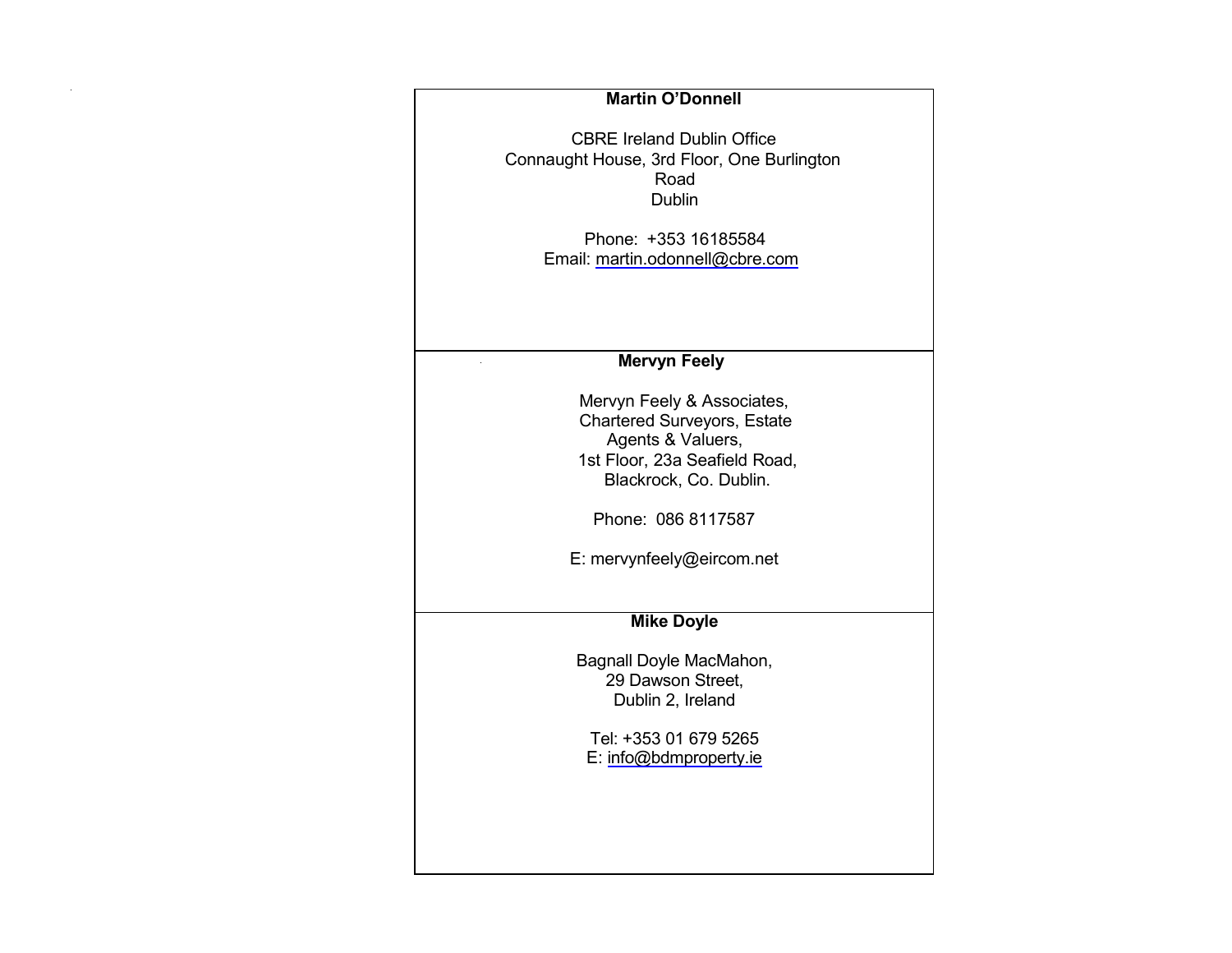| <b>Niall Brereton</b>                     |
|-------------------------------------------|
|                                           |
| Bannon, Hambleden House,                  |
| 19-26 Pembroke Street Lower, Dublin 2     |
|                                           |
|                                           |
| Email: nbrereton@bannon.ie                |
| Tel: 01 6477900                           |
|                                           |
|                                           |
|                                           |
|                                           |
|                                           |
|                                           |
| <b>Nicholas Corson</b>                    |
|                                           |
|                                           |
| Finnegan Menton,                          |
| 17 Merrion Row Dublin D02 EP94            |
|                                           |
|                                           |
| ncorson@finneganmenton.ie                 |
| Phone: 01 676 2711                        |
|                                           |
|                                           |
|                                           |
|                                           |
| <b>Patrick Hennigan</b>                   |
|                                           |
|                                           |
| No 21 The Cubes, Two Beacon South Quarter |
| Sandyford Dublin 18                       |
|                                           |
|                                           |
| patrick@hennigan.ie                       |
|                                           |
| 01 482 4222                               |
|                                           |
|                                           |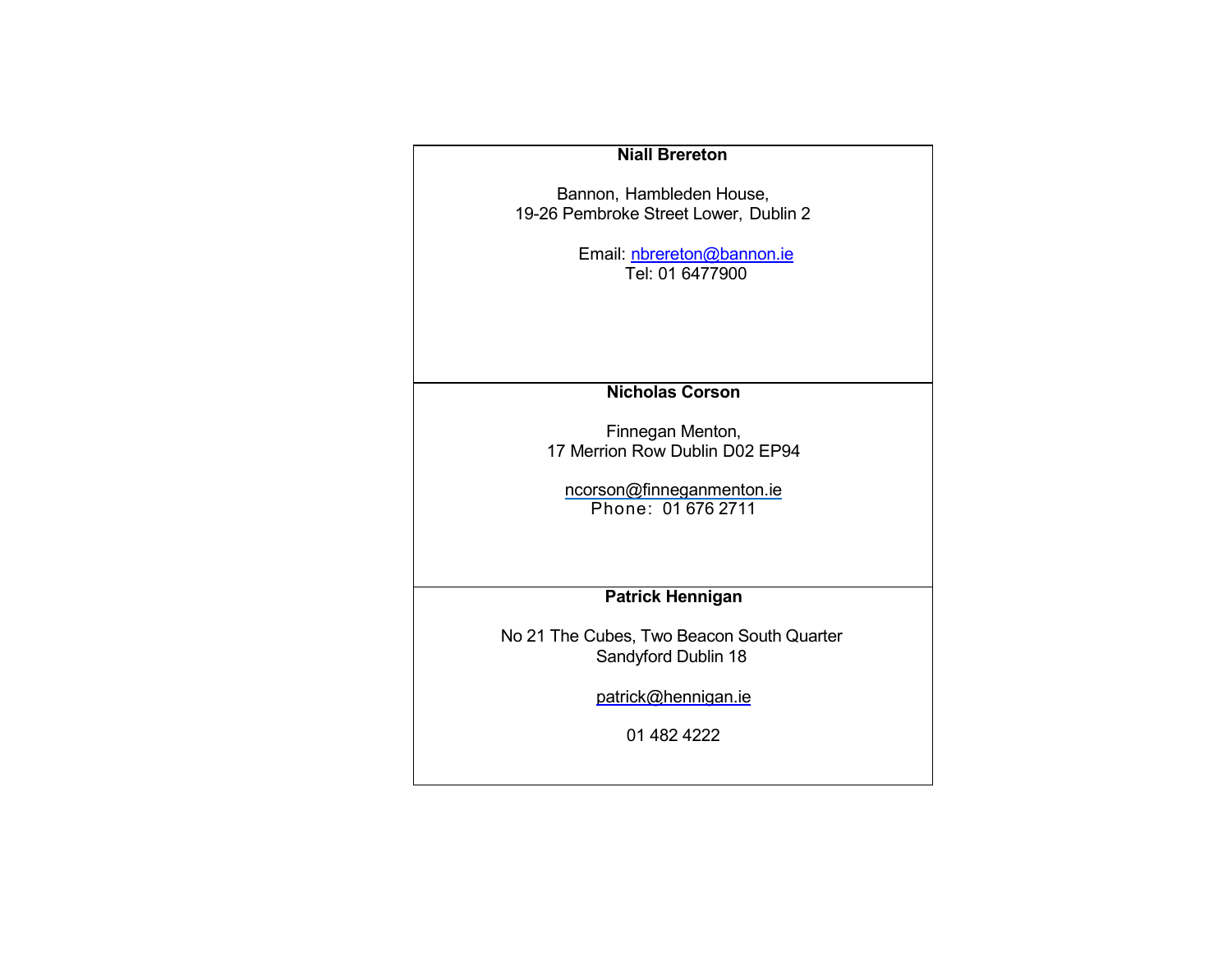#### **Paul McNamara**

Colliers International Hambleden House, 19-26 Pembroke Street Lower, Dublin 2

Tel: 01 633 3700 [Paul.Mcnamara@colliers.com](mailto:Paul.Mcnamara@colliers.com)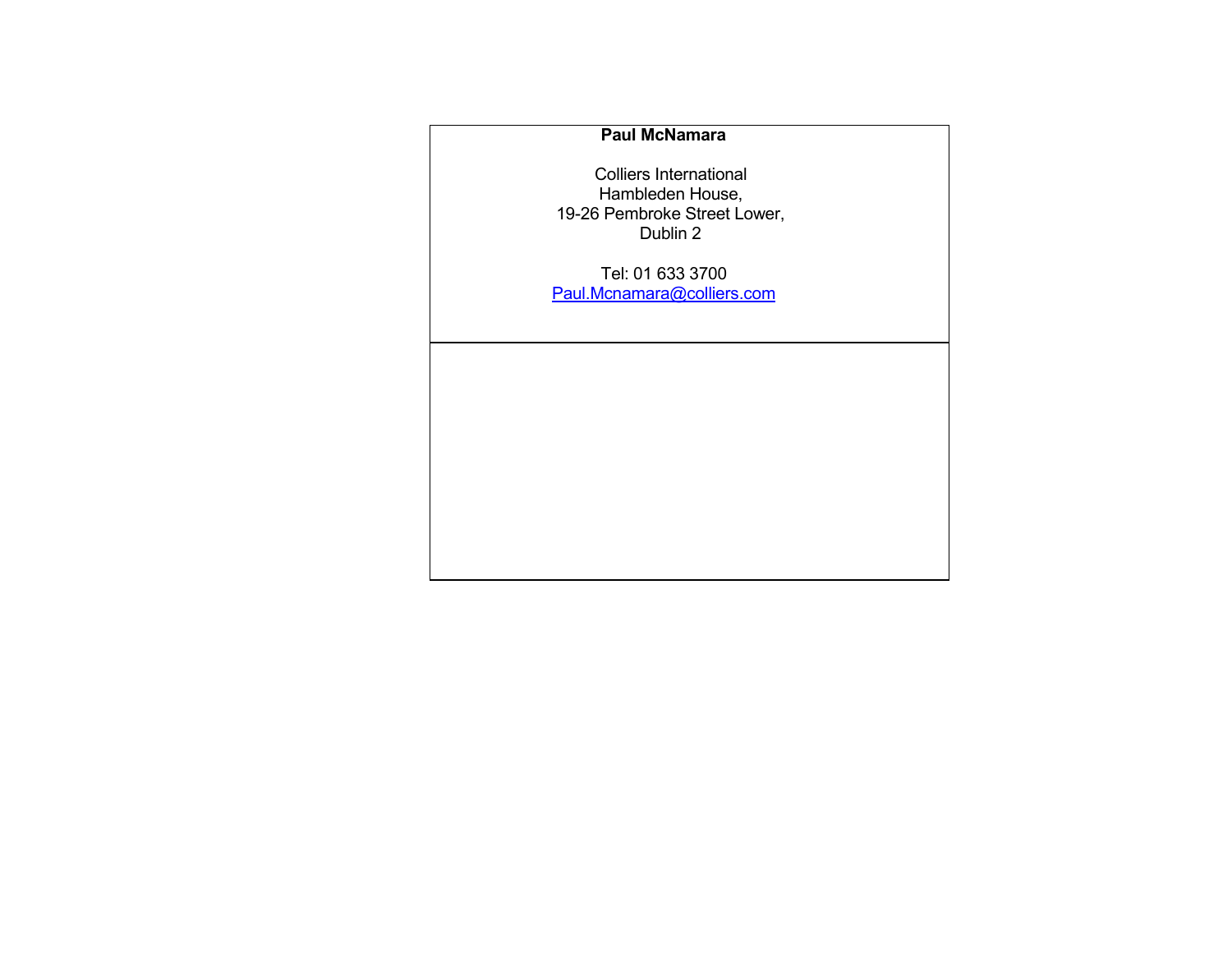#### **Paul Mooney**

Avison Young, 86 Merrion Square, D2

Phone: +353 1 676 2711

[E:paul.mooney@avisonyoung.com](mailto:paul.mooney@avisonyoung.com) 

#### **Pauline Madden**

Colliers International Hambleden House, 19-26 Pembroke Street Lower, Dublin 2

Phone: 01 633 3700 E: [Pauline.Madden@colliers.com](mailto:Pauline.Madden@colliers.com) 

#### **Robert McHugh**

Cushman & Wakefield 164 Shelbourne Road Ballsbridge Dublin 4

Phone: 01 639 9341 E: [Robert.Mchugh@colliers.com](mailto:Robert.Mchugh@colliers.com)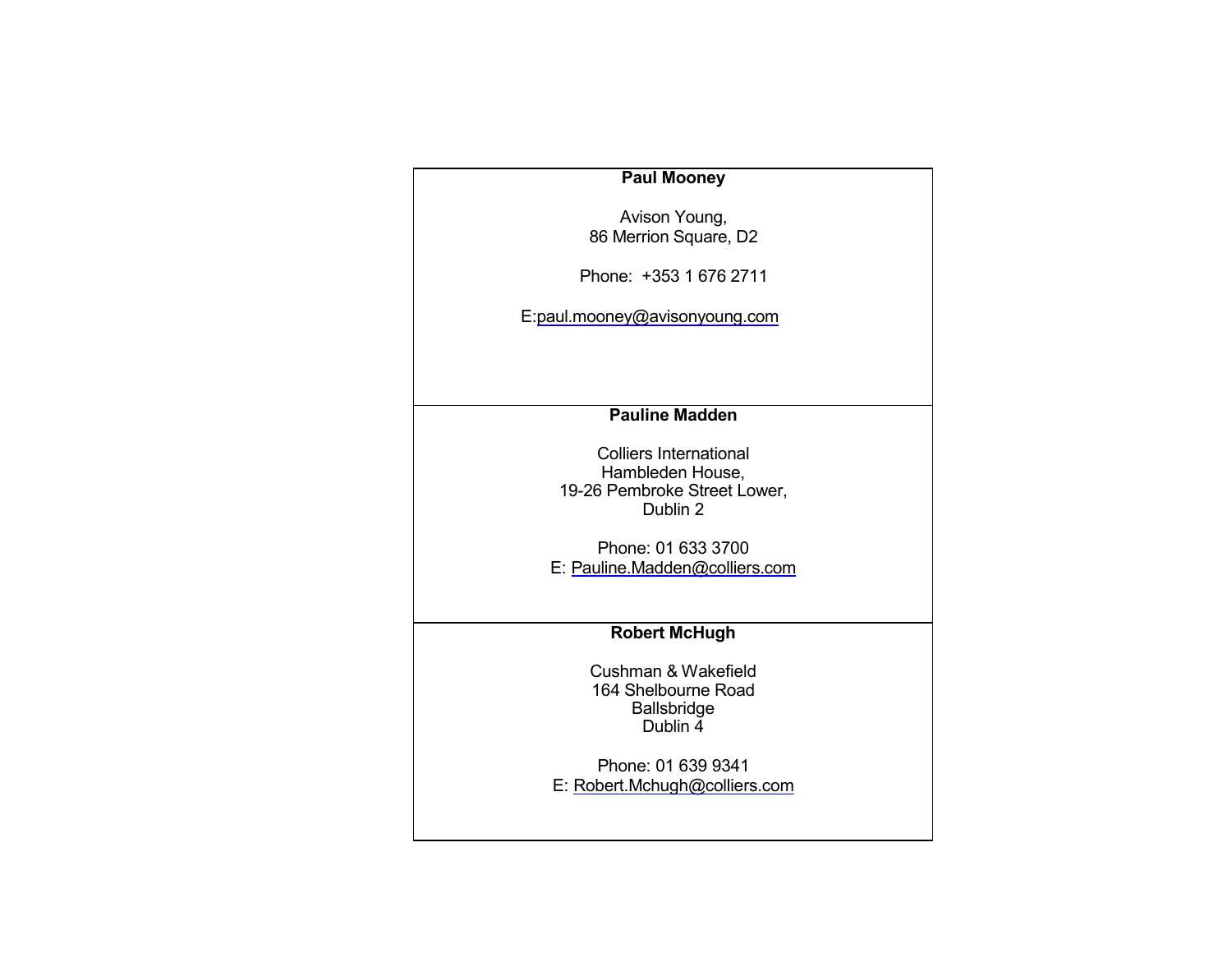| <b>Sean Healy</b>                                                                                                |  |
|------------------------------------------------------------------------------------------------------------------|--|
| Cushman & Wakefield<br>164 Shelbourne Road<br><b>Ballsbridge</b><br>Dublin 4                                     |  |
| Phone: 021 4275454                                                                                               |  |
| E: Sean.Healy@colliers.com                                                                                       |  |
|                                                                                                                  |  |
|                                                                                                                  |  |
| <b>Siobhan Murphy</b>                                                                                            |  |
| Avison Young,                                                                                                    |  |
| 86 Merrion Square, D2                                                                                            |  |
| Phone: +353 1 676 2711<br>E: Siobhan.murphy@avisonyoung.com                                                      |  |
| <b>Stephen Keogh</b>                                                                                             |  |
| <b>OMK Property Advisors,</b><br>30/31 King Street South,<br>Dublin 2<br>E: stephen@omk.ie<br>Phone: 01 497 6645 |  |
|                                                                                                                  |  |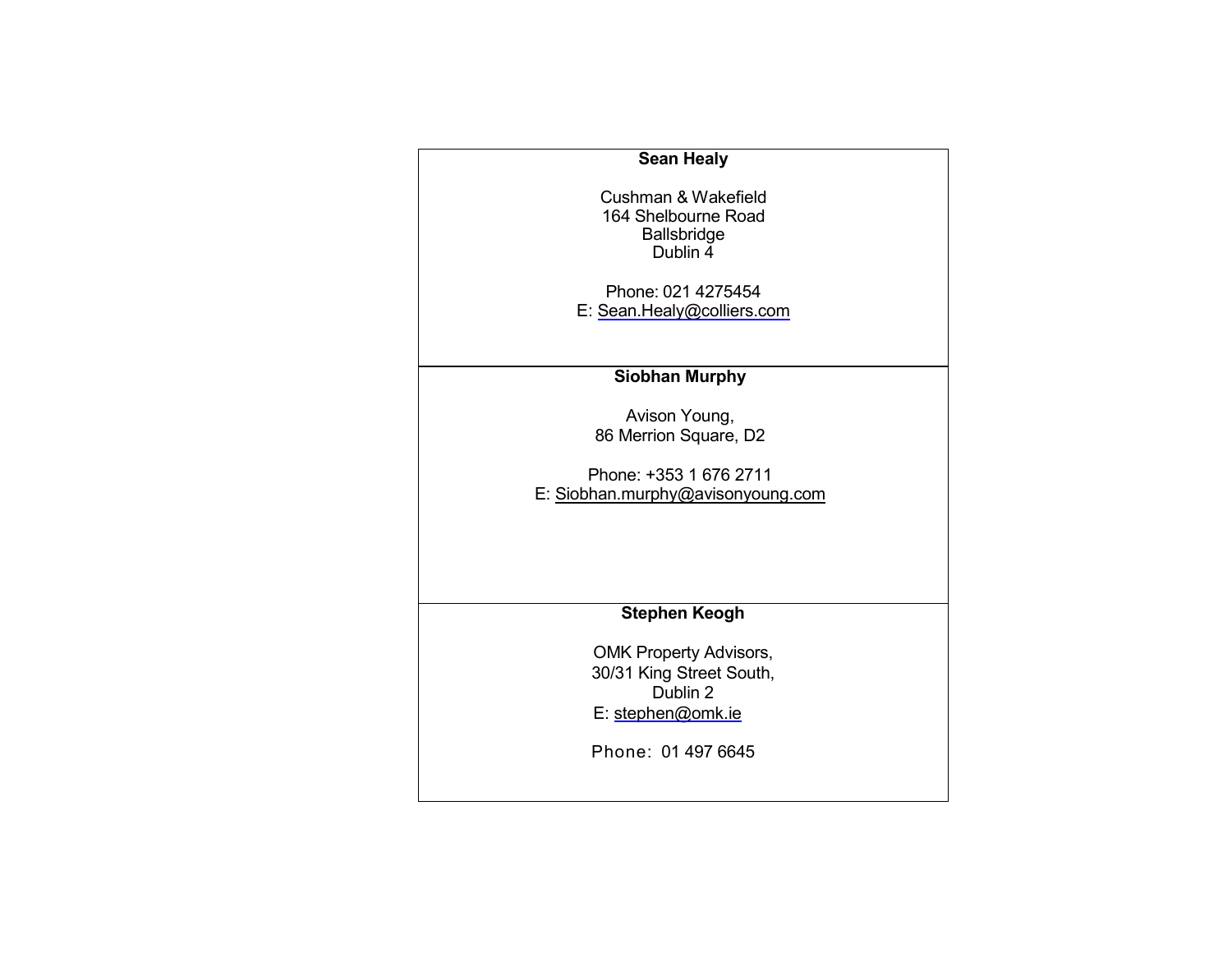#### **Tadhg Donnelly**

Donnelly Surveyors Unit 509 Donovan House The Long Walk **Dundalk** Co. Louth A91 F899

Phone: +353 42 933 8638 Email: [info@donnellysurveyors.com](mailto:info@donnellysurveyors.com) 

#### **Terry Devlin**

CBRE Ireland Dublin Office Connaught House, 3rd Floor, One Burlington Road Dublin Phone: 01 618 5586 E: [terry.devlin@cbre.com](mailto:terry.devlin@cbre.com) 

**Tom Davenport**

Lisney 24 St Stephen's Green Dublin 2

[tdavenport@lisney.com](mailto:tdavenport@lisney.com) [commercialrates@lisney.com](mailto:commercialrates@lisney.com)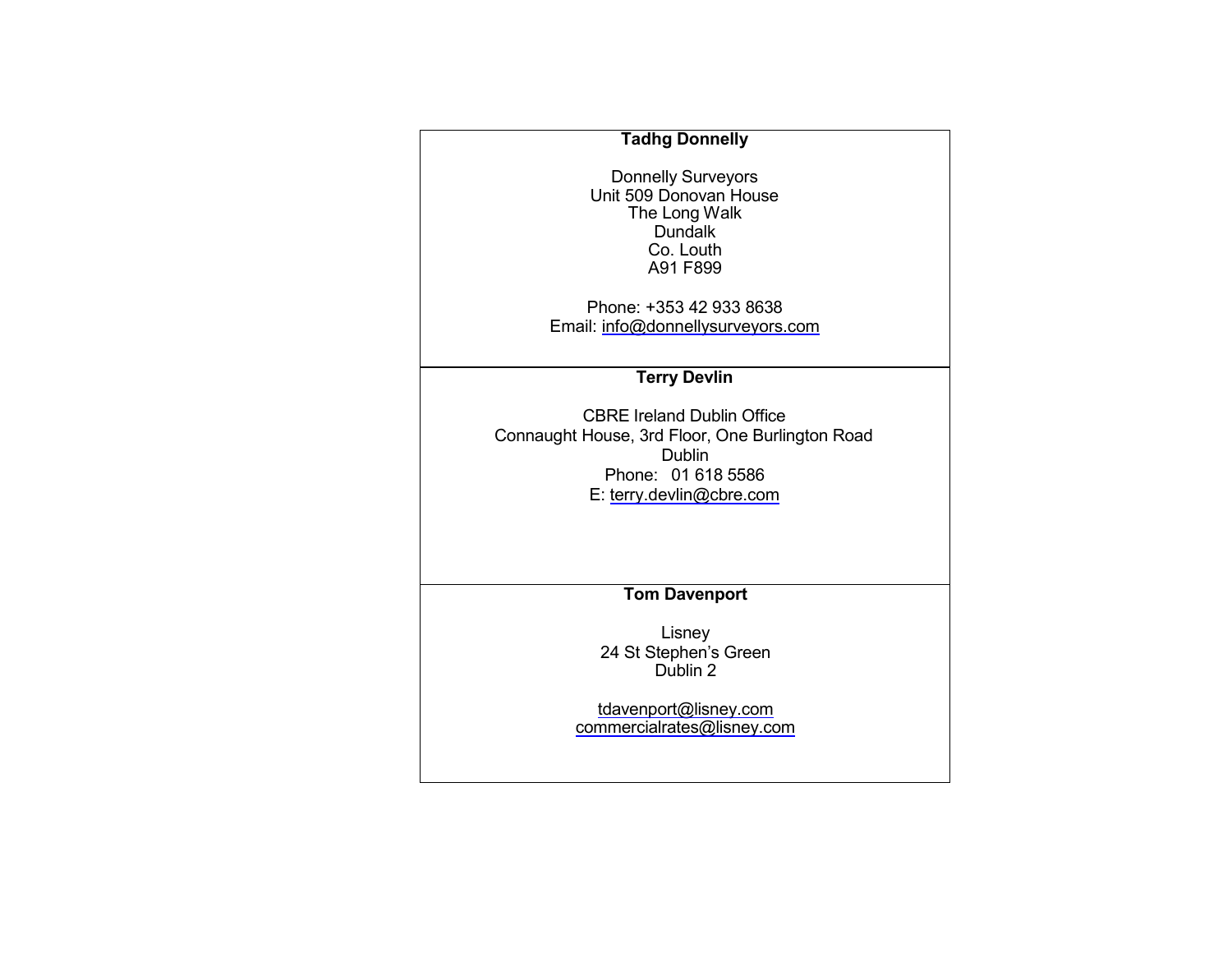#### <span id="page-15-0"></span>**Leinster**

#### **Theresa O'Sullivan**

Cintra, Kinsealy, Malahide, Co.Dublin

Phone : 087-4148181 E-Mail: [Theresa.osullivan12@gmail.com](mailto:Theresa.osullivan12@gmail.com)

**Connaught**

#### **Gerard O'Toole**

Tuohy O'Toole The Mall, Westport, Co. Mayo

Phone: 01-928-8000 E-mail: [gerard@tot.ie](mailto:gerard@tot.ie)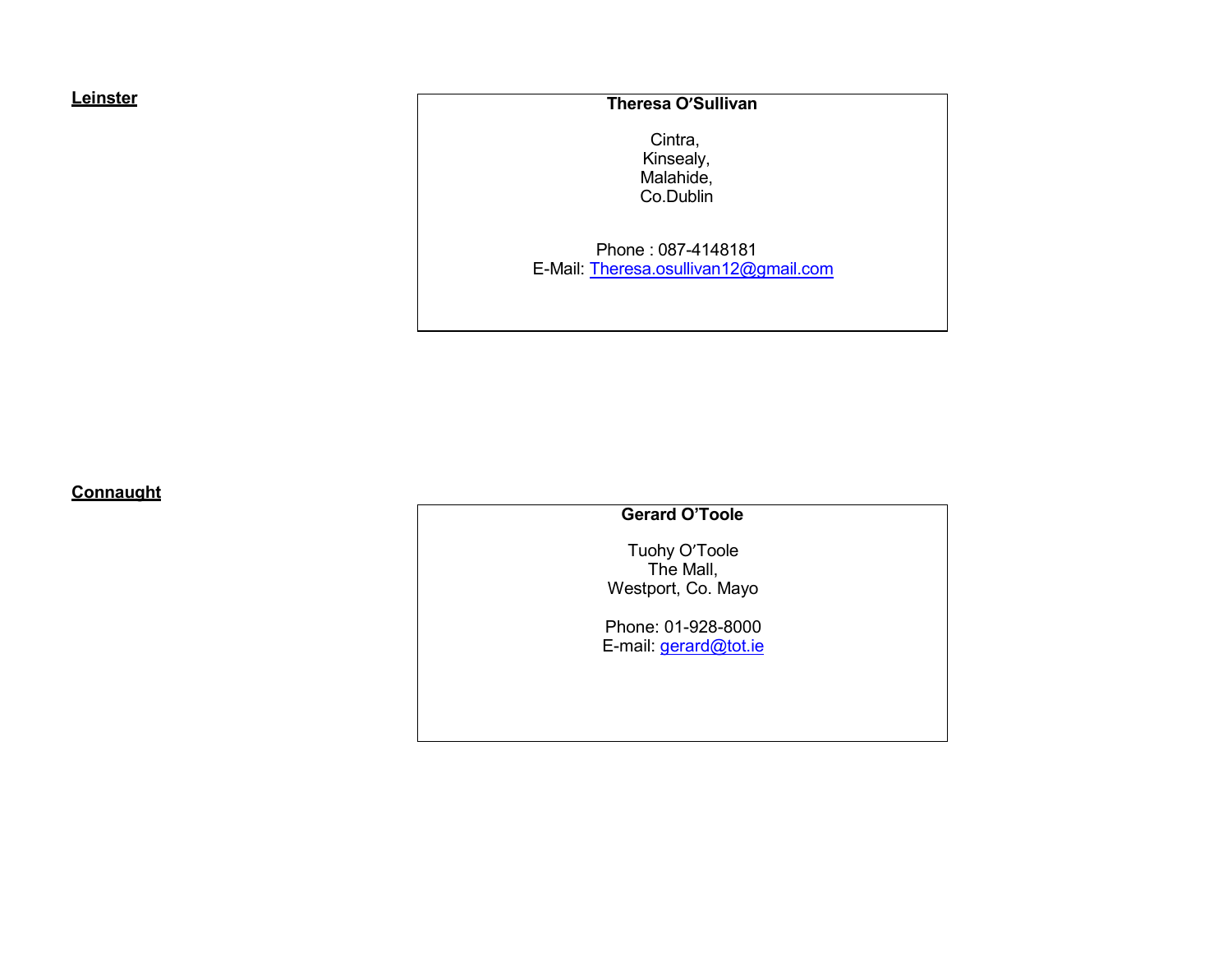#### <span id="page-16-0"></span>**Munster**

## **Gerard O'Callaghan** Coldwell Banker Carlton Estates. 55 South Mall, Cork City, Ireland. Phone: 021-4278500 E: [info@coldwellbankercork.ie](mailto:info@coldwellbankercork.ie) **James Crowley** Crowley Property, 2 The Maples, Pembroke Wood, Passage West, Cork T: +353 (0)21 486 3666 E: [crowleyjamesj@hotmail.com](mailto:crowleyjamesj@hotmail.com)